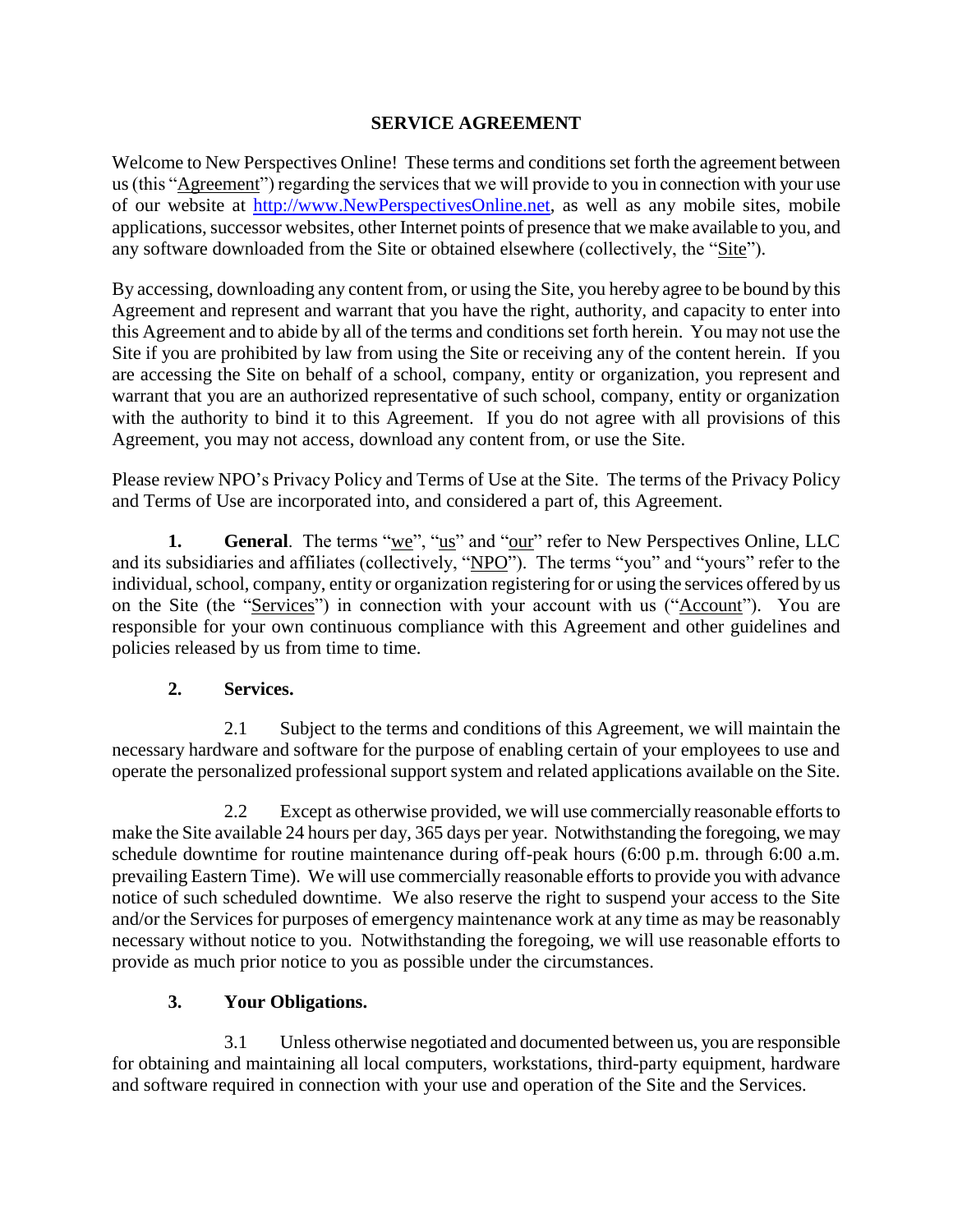3.2 You will cooperate with us in connection with the performance of this Agreement by making available such personnel and information as may be reasonably required and taking such other actions as we may reasonably request. You will also cooperate with us in establishing a password or other procedures for verifying that only your authorized employees ("Authorized Users") access the Site and/or Services.

3.3 You will be responsible for registering all of your Authorized Users on the Site. You will ensure that, and hereby represent and warrant that: (a) all required registration information submitted by or on behalf of your Authorized Users is truthful and accurate; (b) you will maintain the accuracy of such information; and (c) the use of the Site by your Authorized Users does not violate any applicable law or regulation or any provision of this Agreement or the Terms of Use. You agree to notify us immediately if any Authorized User should be added or removed from your Account, including, for example, if a teacher no longer is employed at your school. You acknowledge and agree that your Authorized Users shall be obligated to agree to the Terms of Use prior to their use of the Site and the Services. You are solely responsible for any and all use of the Site by your Authorized Users and shall be responsible for the compliance of your Authorized Users with the Terms of Use and other guidelines and policies released by us from time to time.

3.4 You will designate a representative ("Authorized Representative") and provide us with all applicable phone numbers and other contact information of such Authorized Representative. The Authorized Representative will be our primary point of contact in connection with the Site and the Services and will be responsible for all technical matters relating to this Agreement. Without limiting the generality of the foregoing, the Authorized Representative shall be the sole person responsible for conveying any user issues, technical concerns or questions to us in connection with your Account, including any issues raised by your Authorized Users. You may change the individual designated as your Authorized Representative at any time by providing written notice to us of the replacement Authorized Representative. The Authorized Representative will promptly notify us of any errors or interruptions that arise during the use of the Site, including the use of the Site by your Authorized Users.

# **4. Customer Support and Maintenance.**

4.1 For customer support related to the Site, emails should be directed to [TechSupport@NewPerspectivesOnline.net.](mailto:TechSupport@NewPerspectivesOnline.net) Standard Support is available during normal business hours. Normal business hours are between 6:00 AM to 4:00 PM (Eastern Time), Monday through Friday, excluding NPO recognized holidays. We will respond to any request for customer support from your Authorized Representative no later than two (2) business days following such request. Notwithstanding the foregoing, we will endeavor to provide additional support outside of the above stated normal business hours, at our then prevailing rates, upon your prior advance written notice to us.

4.2 We will perform the following tasks in accordance with this Agreement as part of the maintenance of the Site: (a) monitor server logs for alerts and errors; (b) maintain firewall for proper security; (c) perform periodic disaster recovery; (d) manage data security and redundancy; and (e) bug fixes, error correction and troubleshooting.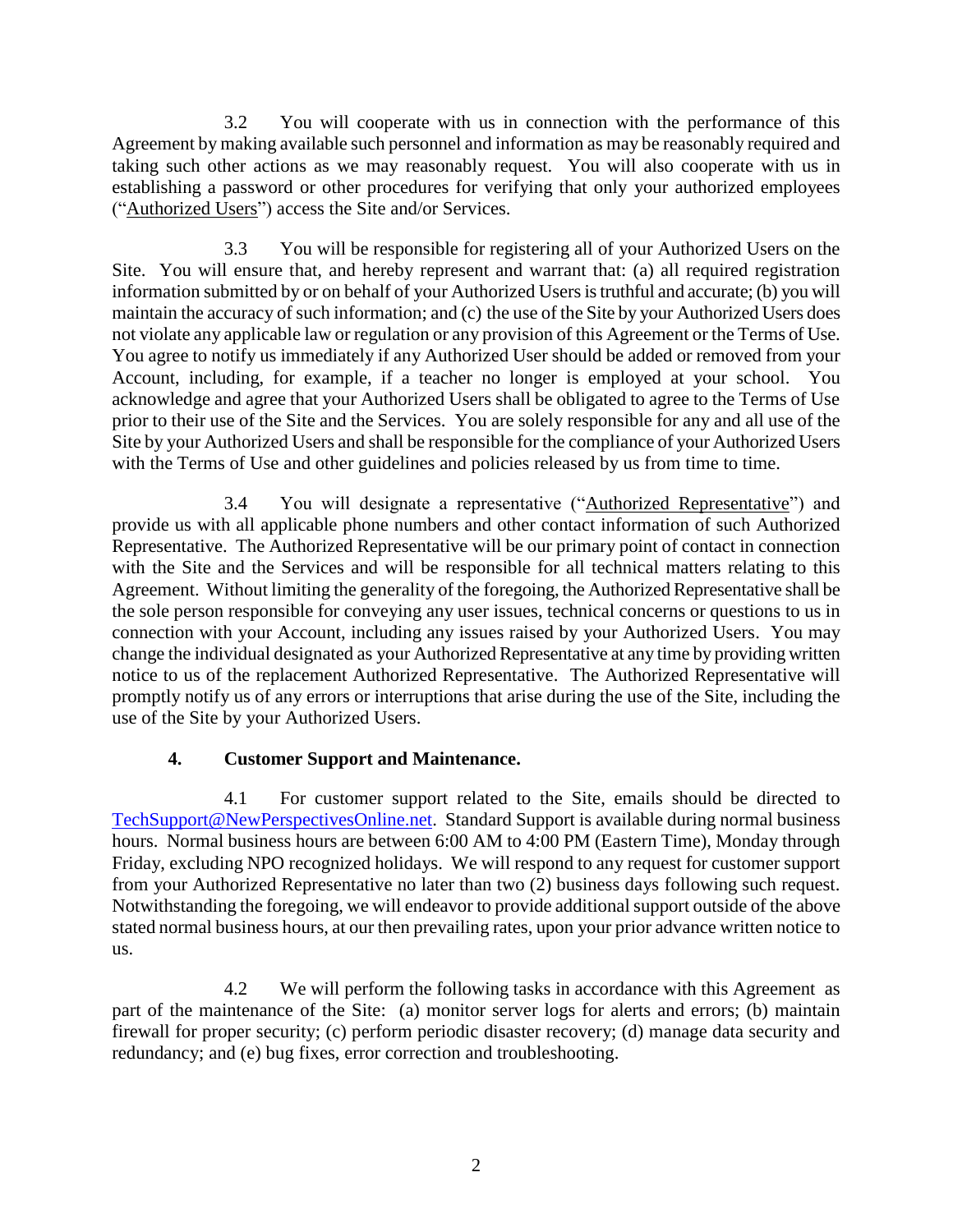4.3 Notwithstanding anything to the contrary contained herein, all updates and minimum software requirements on the Site will be performed, scheduled and determined by us in our discretion.We will use commercially reasonable efforts under the circumstances to remedy any error in the Site until such error is remedied. We will maintain resources sufficient, in our discretion, to restore the Services in a reasonably timely manner based upon the circumstances at hand in the event of a disaster.

**5. Enforcement by Us.** We reserve the right (but have no obligation under this Agreement) to investigate and/or take appropriate action, including legal action, in our sole discretion against you if you violate any provision of this Agreement, including removing your User Content (as defined in the Terms of Use) from the Site (or modifying it), terminating your Account, and/or reporting you to law enforcement authorities. To cooperate with legitimate governmental requests, subpoenas or court orders, to protect our systems and customers, or to ensure the integrity and operation of our business and systems, we may access and disclose any information considered necessary or appropriate, including your Account, IP addressing and traffic information, usage history, and your User Content.

# **6. Disclaimers.**

6.1 THE SITE (INCLUDING SITE CONTENT) AND ALL RELATED SERVICES ARE PROVIDED "AS-IS" AND AS AVAILABLE.WE EXPRESSLY DISCLAIM ANY WARRANTIES AND CONDITIONS OF ANY KIND, WHETHER EXPRESS OR IMPLIED, INCLUDING, BUT NOT LIMITED TO, THE WARRANTIES OF MERCHANTABILITY, FITNESS FOR A PARTICULAR PURPOSE, TITLE, QUIET ENJOYMENT, ACCURACY, AND NON-INFRINGEMENT.WE MAKE NO WARRANTY THAT THE SITE (OR ANY SITE CONTENT) OR SERVICES: (A) WILL MEET YOUR REQUIREMENTS; (B) WILL BE AVAILABLE ON AN UNINTERRUPTED, TIMELY, SECURE OR ERROR-FREE BASIS; OR (C) WILL BE VIRUS FREE, ACCURATE, RELIABLE, COMPLETE, LEGAL OR SAFE.WE MAKE NO WARRANTY REGARDING THE PRODUCTS AND SERVICES ASSOCIATED WITH THE SITE, INCLUDING ANY OTHER PRODUCTS AND SERVICES AVAILABLE THROUGH LINKS TO THIRD-PARTY SITES. SOME JURISDICTIONS DO NOT ALLOW THE EXCLUSION OF IMPLIED WARRANTIES SO THE ABOVE EXCLUSION MAY NOT APPLY TO YOU.

6.2 WE ARE NOT RESPONSIBLE FOR ANY LOSS OR DAMAGE THAT YOU MAY SUFFER AS A RESULT OF YOU NOT USING THE SITE OR SERVICES CORRECTLY OR IF YOU FAIL TO COMPLY WITH THIS AGREEMENT OR ANY OTHER INSTRUCTIONS GIVEN TO YOU BY US. ANY MATERIAL DOWNLOADED OR OTHERWISE OBTAINED THROUGH THE USE OF THE SITE IS DONE AT YOUR OWN DISCRETION AND RISK, AND YOU WILL BE SOLELY RESPONSIBLE FOR ANY DAMAGE TO YOUR COMPUTER SYSTEM OR OTHER DEVICE OR LOSS OF DATA THAT RESULTS FROM THE DOWNLOAD OF ANY SUCH MATERIAL.

6.3 REGARDLESS OF ANY STATUTE OR LAW TO THE CONTRARY, ANY CLAIM OR CAUSE OF ACTION YOU MAY HAVE ARISING OUT OF, RELATING TO, OR CONNECTED WITH YOUR USE OF THE SITE OR SERVICES, MUST BE FILED WITHIN TWELVE (12) MONTHS OF THE DATE THE FACTS GIVING RISE TO THE SUIT WERE KNOWN OR SHOULD HAVE BEEN KNOWN BY YOU, OR FOREVER BE BARRED.

**7. Limitation on Liability.** IN NO EVENT SHALL WE BE LIABLE TO YOU OR ANY THIRD PARTY FOR ANY LOST PROFIT OR ANY INDIRECT, CONSEQUENTIAL, EXEMPLARY, INCIDENTAL, SPECIAL OR PUNITIVE DAMAGES ARISING FROM YOUR USE OF THE SITE (INCLUDING SITE CONTENT) OR THE SERVICES, EVEN IF WE HAVE BEEN ADVISED OF THE POSSIBILITY OF SUCH DAMAGES. ACCESS TO, AND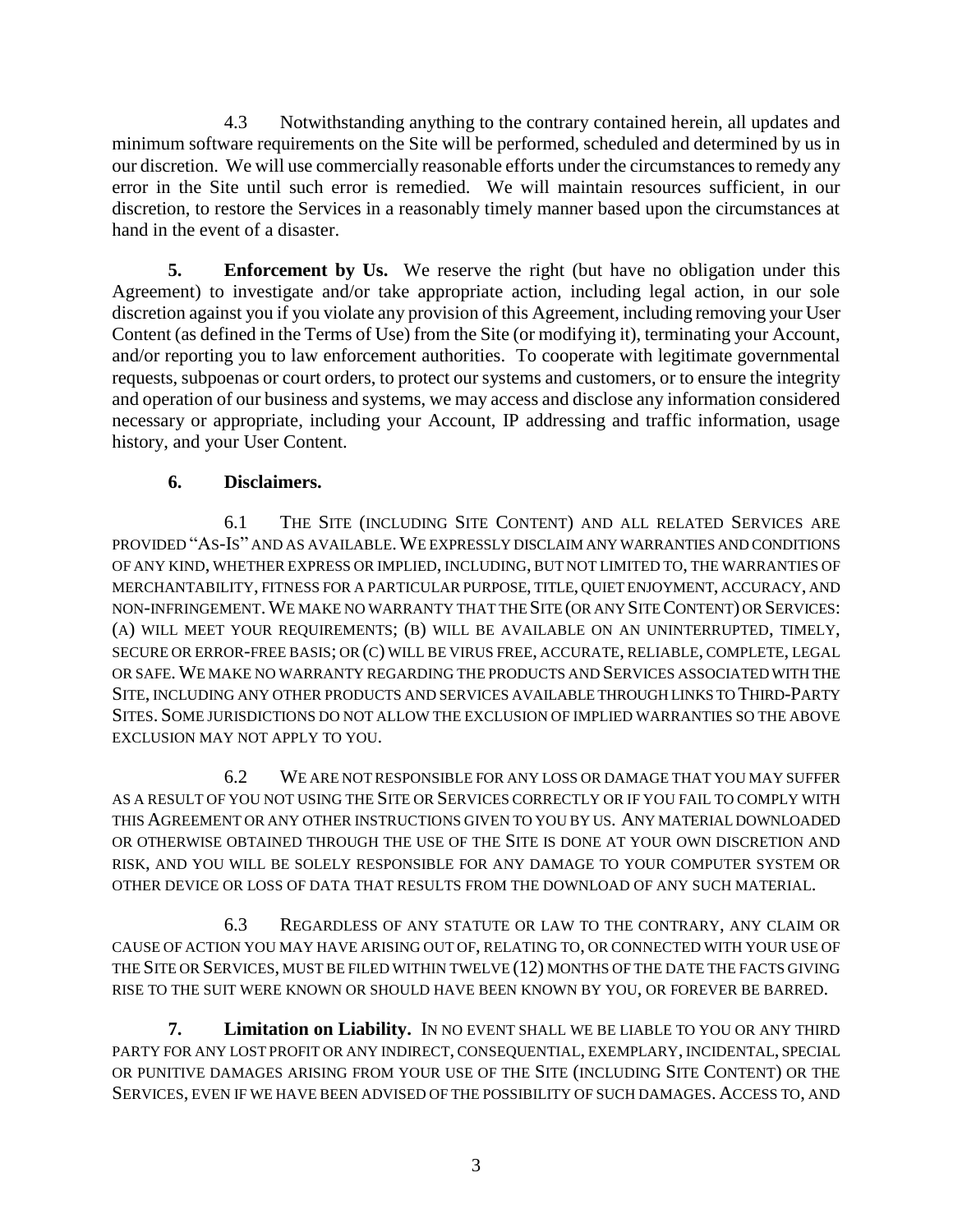USE OF, THE SITE (INCLUDING SITE CONTENT) AND SERVICES ARE AT YOUR OWN DISCRETION AND RISK, AND YOU WILL BE SOLELY RESPONSIBLE FOR ANY DAMAGE TO YOUR COMPUTER SYSTEM OR LOSS OF DATA RESULTING THEREFROM. NOTWITHSTANDING ANYTHING TO THE CONTRARY CONTAINED HEREIN, OUR LIABILITY TO YOU FOR ANY DAMAGES ARISING FROM OR RELATED TO THIS AGREEMENT (FOR ANY CAUSE WHATSOEVER AND REGARDLESS OF THE FORM OF THE ACTION), WILL AT ALL TIMES BE LIMITED TO THE AMOUNT YOU HAVE ACTUALLY PAID TO US FOR USE OF THE SITE. SOME JURISDICTIONS DO NOT ALLOW THE LIMITATION OR EXCLUSION OF LIABILITY FOR INCIDENTAL OF CONSEQUENTIAL DAMAGES, SO THE ABOVE LIMITATION OR EXCLUSION MAY NOT APPLY TO YOU, AND YOU MAY ALSO HAVE OTHER LEGAL RIGHTS THAT VARY FROM JURISDICTION TO JURISDICTION.

**8. Indemnification.** You agree to indemnify and hold NPO, its owners, parents, subsidiaries, affiliates, any related companies, its suppliers, licensors and partners, and the officers, directors, employees, agents and representatives of each of them harmless, including costs and attorneys' fees, from any claim or demand made by any third party due to or arising out of (a) the access, download of any content from, or use of the Site by you and your Authorized Users or (b) your violation of this Agreement. We reserve the right, at your expense, to assume the exclusive defense and control of any matter for which you are required to indemnify us, and you agree to cooperate with our defense of these claims. You agree not to settle any matter without our prior written consent. We will use reasonable efforts to notify you of any such claim, action or proceeding upon becoming aware of it.

**9. Term and Termination.** Subject to this Section, this Agreement will remain in full force and effect beginning when you use the Site for the first time. We may (a) suspend your rights to use the Site (including your Account) or (b) terminate this Agreement, at any time for any reason at our sole discretion, including for any use of the Site in violation of this Agreement. Upon termination of this Agreement, your Account and right to access and use the Site will terminate immediately. You understand that any termination of your Account involves deletion of any content you have provided associated therewith from our live databases. We will not have any liability whatsoever to you for any termination of this Agreement, including for termination of your Account or deletion of any content you have provided on the Site. Even after this Agreement is terminated, the following provisions of this Agreement will remain in effect: Sections 5 through 10.

## **10. General.**

10.1 **Changes to Agreement.** This Agreement is subject to occasional revision, and if we make any substantial changes, we will notify you by sending you an email to the email address associated with your Account and/or by prominently posting notice of the changes on our Site. Any material changes to this Agreement will be effective upon the earlier of thirty (30) calendar days following our dispatch of an email notice to you (if applicable) or thirty (30) calendar days following our posting of notice of the changes on our Site. These changes will be effective immediately for new users of our Site. You are responsible for providing us with your most current email address. In the event that the last email address that you have provided us is not valid, or for any reason is not capable of delivering to you the notice described above, our dispatch of the email containing such notice will nonetheless constitute effective notice of the changes described in the notice. Continued use of our Site following notice of such changes shall indicate your acknowledgement of such changes and agreement to be bound by the terms and conditions of such